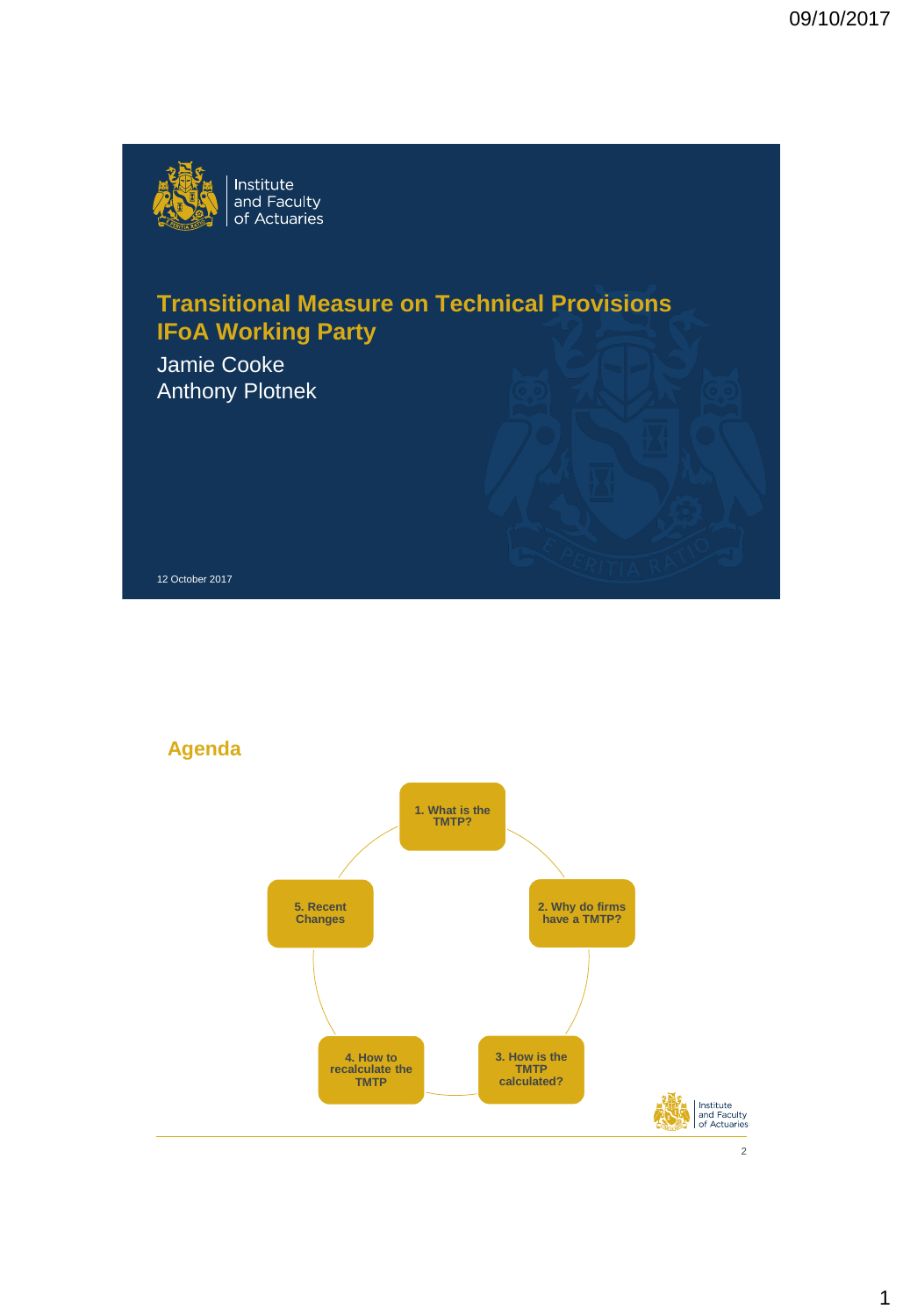**What is the Transitional Measure on Technical Provisions (TMTP)?**

> The **Transitional Measure on Technical Provisions (TMTP)** is a deduction made to the Solvency II Technical Provisions

It exists as a result of **political compromise** and broadly ensures that the **solvency surplus** under Solvency II is no worse than under Solvency I



### **Why do firms have a TMTP?**

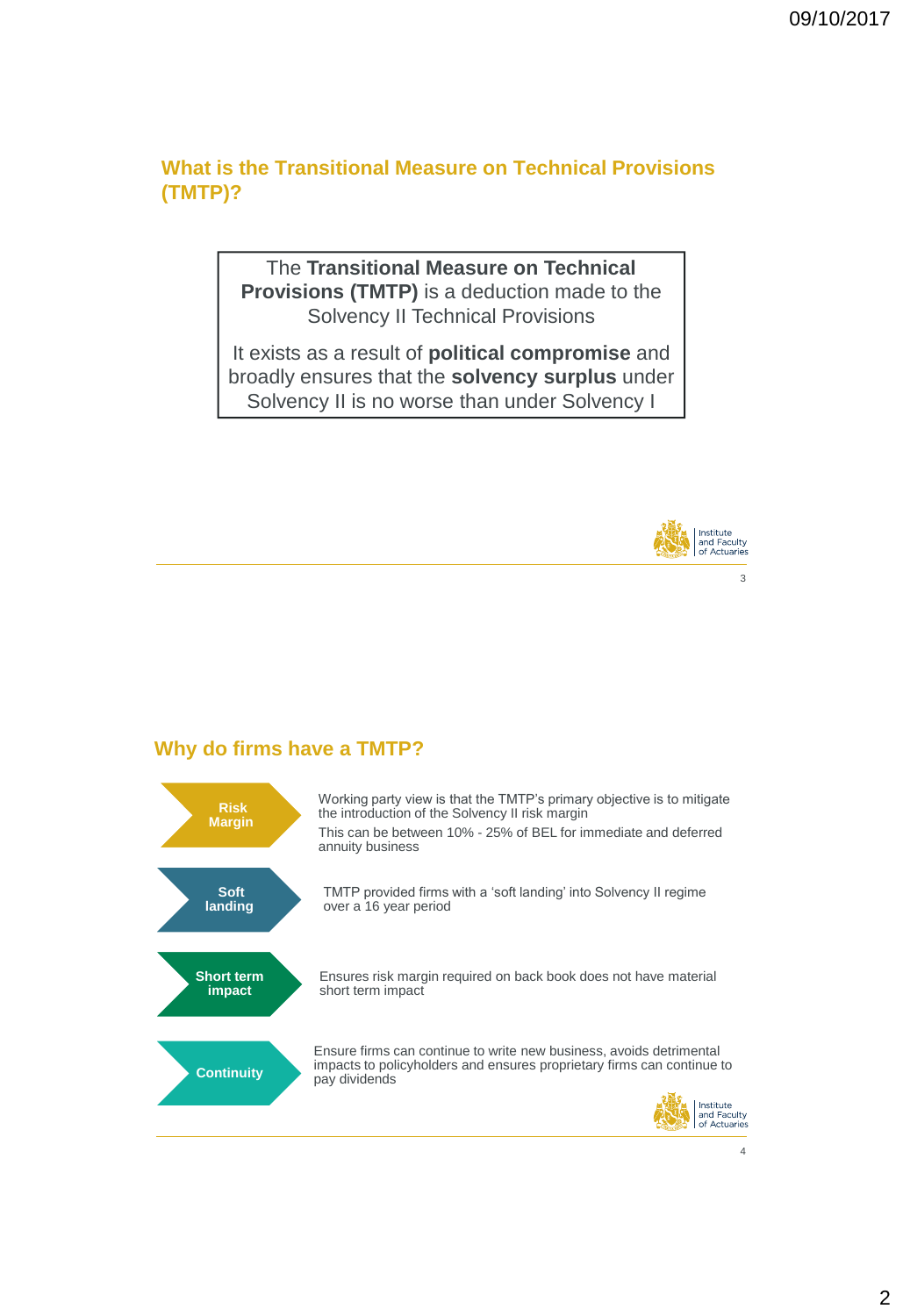### **How is the TMTP calculated?**



### **How is the TMTP calculated (continued)?**

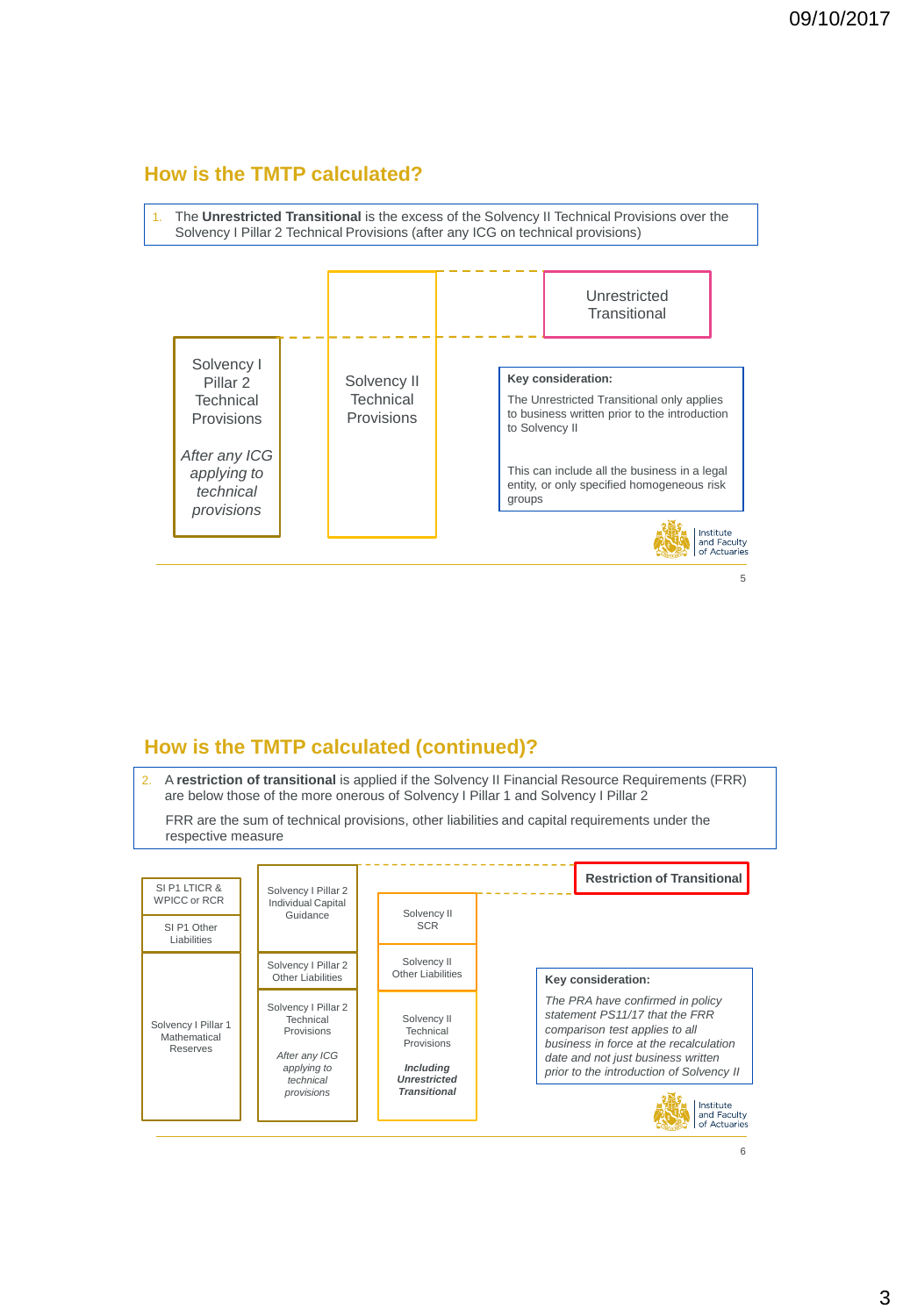### **How is the TMTP calculated (continued)?**

3. The **restricted transitional** is determined as the unrestricted transitional less any restriction of transitional (if applicable)



### **TMTP recalculation**

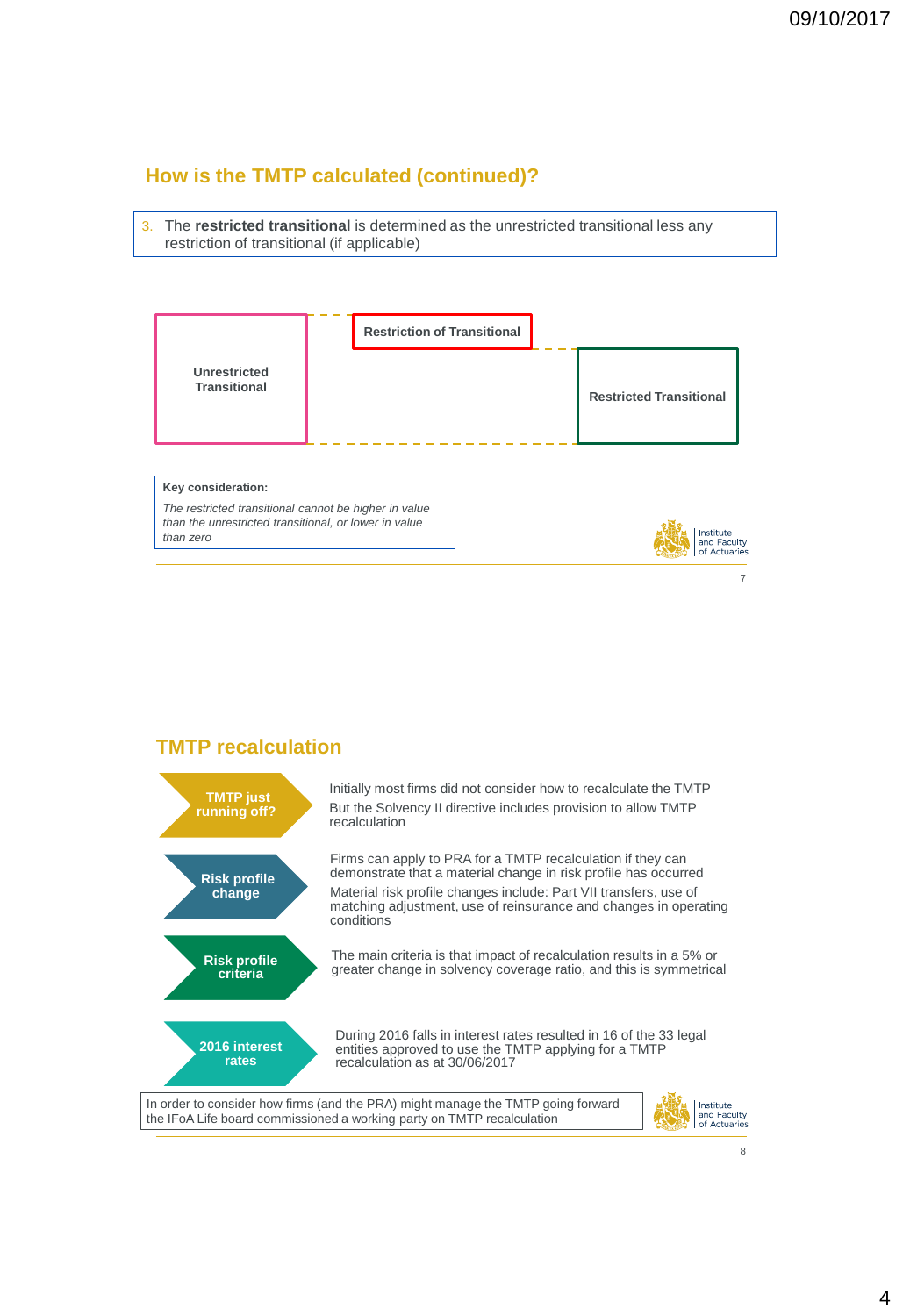# **TMTP recalculation (continued)**

The working party identified a number of themes which firms need to consider when recalculating the TMTP. Specific examples are covered on the next slide



### **TMTP recalculation (continued)**

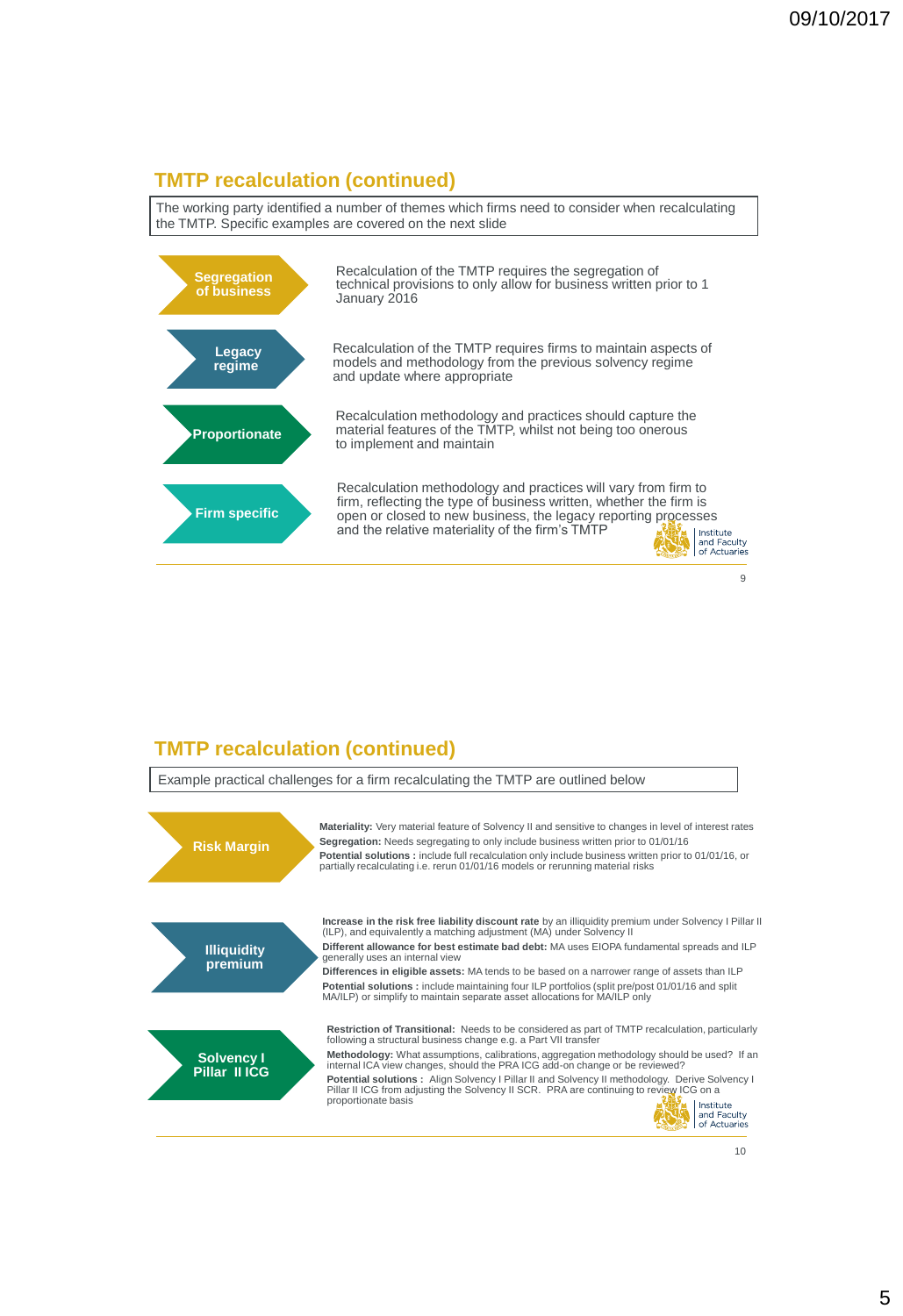#### **Recent changes**



### **Recent changes (continued)**

**New business in FRR**

The PRA clarified that the **FRR should include all business**, not just business written prior to the introduction of Solvency II

Where a legal entity has a TMTP with a restriction, new business will generally act to reduce this restriction and increase the TMTP





**Under certain circumstances this may result in business written after the introduction of Solvency II benefiting from a TMTP**

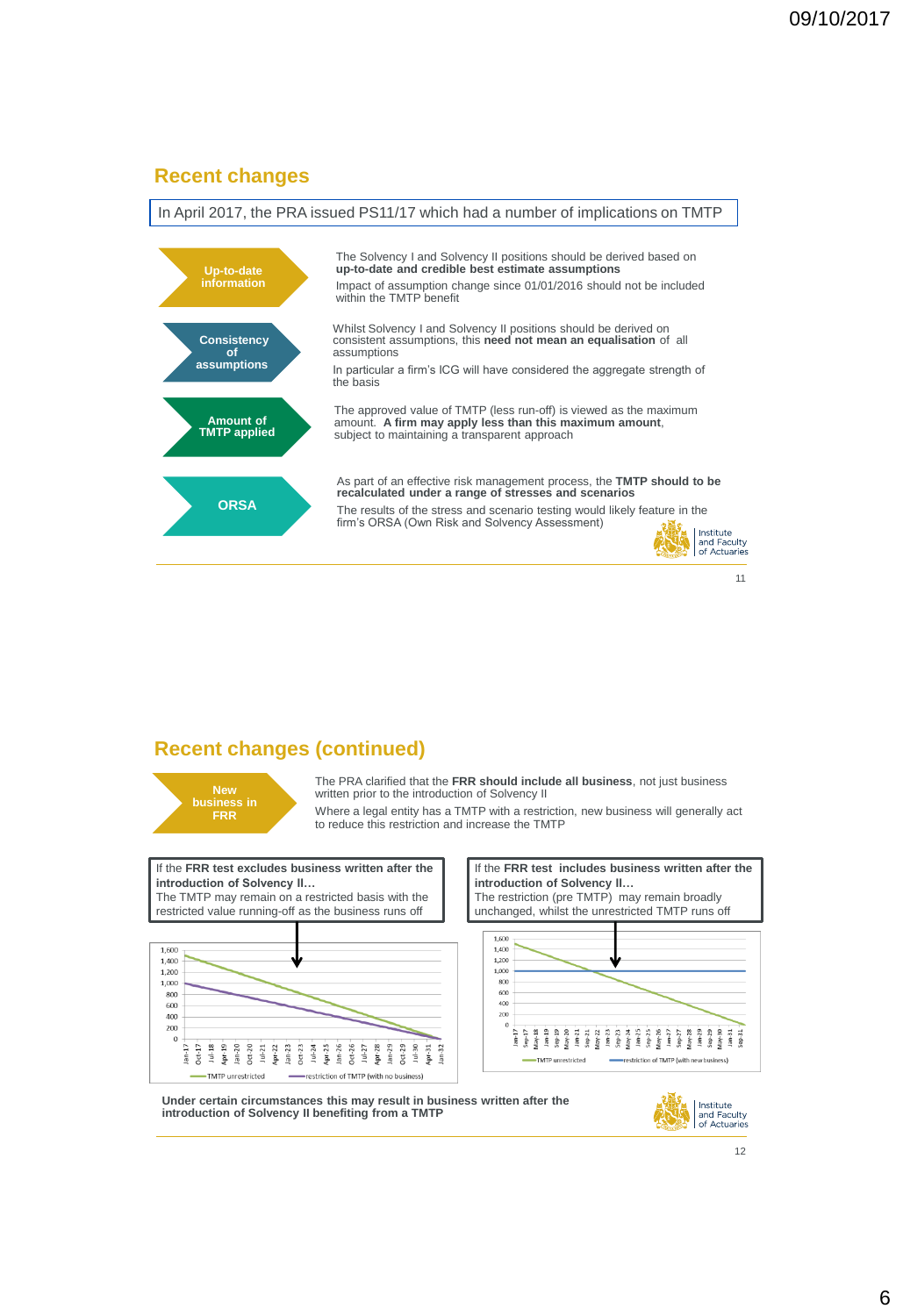## **Recent changes (continued)**



### **Summary and key takeaways**

| <b>Risk Margin</b>    | Working party view is that the TMTP's primary objective is to mitigate the<br>introduction of the Solvency II risk margin        |
|-----------------------|----------------------------------------------------------------------------------------------------------------------------------|
| Soft landing          | TMTP provided firms with a 'soft landing' into Solvency II regime over 16 year<br>period                                         |
| <b>Calculation</b>    | The calculation is complex and requires (at least) three stages                                                                  |
| <b>Recalculation</b>  | Is an ongoing challenge for firms. Simplification allowed and tends to be firm<br>specific rather than standardised across firms |
| <b>Recent changes</b> | PS11/17 has brought clarity in a number of areas, but challenges remain                                                          |

*If you are interest in more detail on this topic please see the working party paper on TMTP recalculation available on:*

**[https://www.actuaries.org.uk/practice-areas/life/research-working-parties/transitional-measures-tps](https://clicktime.symantec.com/a/1/qTYcmtOc7QQT-ukax2HAzXAf9ySMnFdIJpPiZo0uMq0=?d=beqvnF9VbetEdAWNA1eUWmINWUxfaNS5nXWQhTOTCreJedq_me_pQqHxatpjkW6GhrnwPY3kp01i9KjSYJq1t0IbY5nfn0LPGgwJQ6rUBK_K1HtJbTlFNTdWwGsnZeZsUZfE914-MxB9p--gPnVHjIzvJ0JL7f_sIXWnQZfBiNnThlB_WoxPgCPuIgN2n2t-x7xF4UP29Zi17JxepYKpPhlrE6Tm9Pn6LmQiRluvsFSdrtB27l_SeRVgVxx2tHOzxFZK3MzpIF8r4EKEZ-9V8tTEawxlcwZDM48jNKmpr_2Fb-Wf-7BlQi3FMSHxI-K4rCV9dzQscHqasN6dLRqNmKq-vHZFHX46-mWrEMSlleEWDmz63qYwoOP6G5AL&u=https://www.actuaries.org.uk/practice-areas/life/research-working-parties/transitional-measures-tps)**